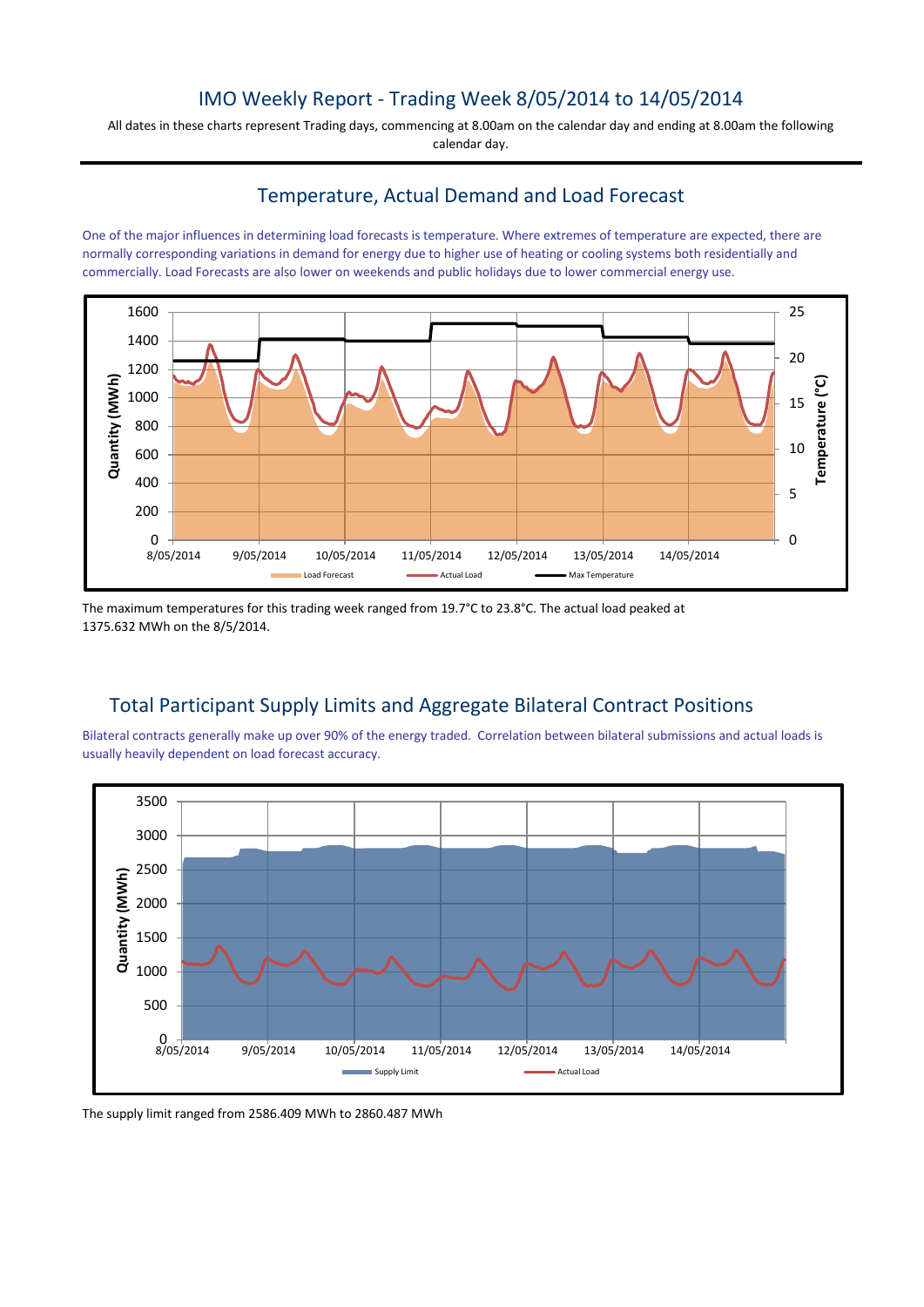#### Net Balancing Market Trades

Bilateral contracts and STEM trading are generally based on the forecast energy requirements of Participants. When the forecast requirements are higher or lower than the actual requirements for a day, this Market energy must be bought and sold in the balancing mechanism. This graph shows the estimated net balancing trades.



The majority of the balancing activity this week occurred within Balancing Demand. The maximum balancing demand for the week reached 201.7695 MWh on the 8/5/2014. The maximum balancing supply for the week reached -62.745 MWh on the 13/5/2012.

## Total Traded Energy

This chart represents a comparison between the total net energy that is traded in Bilateral Contracts, the STEM and the balancing mechanism. Balancing Supply represents cases in which the total contract position is greater than the demand and customers must supply energy back to balancing. Balancing Demand represents cases in which the total contract position is less than the demand and customers must purchase energy from balancing.



Total balancing supply equalled -645.529 MWh whereas total balancing demand equalled 21392.293 MWh. The Total STEM Traded quantity was 13668.684 MWh, with the STEM Clearing Quantity ranging between 13.882 MWh and 82.691 MWh.